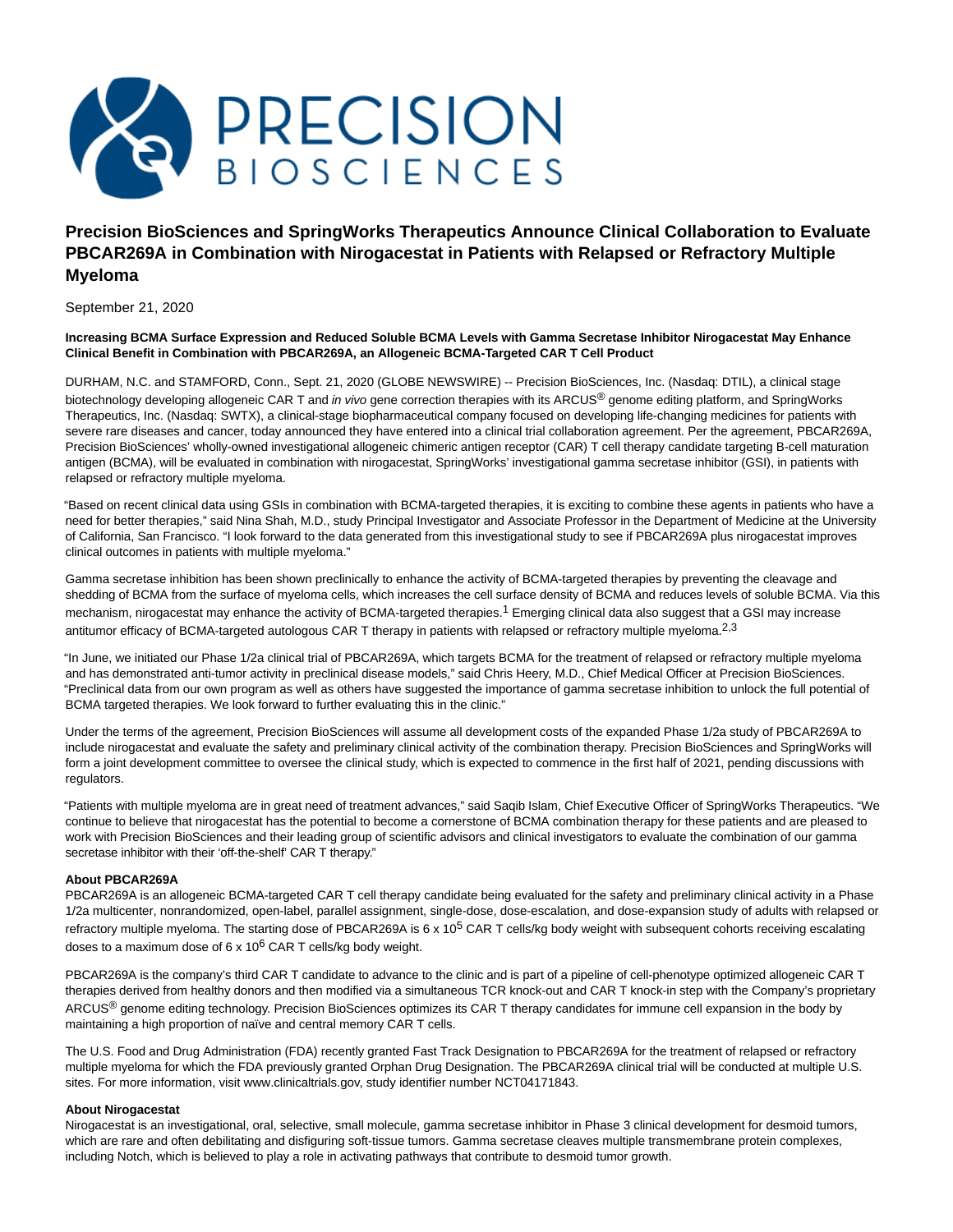In addition, gamma secretase has been shown to directly cleave membrane-bound BCMA, resulting in the release of the BCMA extracellular domain, or ECD, from the cell surface. By inhibiting gamma secretase, membrane-bound BCMA can be preserved, increasing target density while reducing levels of soluble BCMA ECD, which may serve as decoy receptors for BCMA-directed therapies. Nirogacestat's ability to enhance the activity of BCMA-directed therapies has been observed in preclinical models of multiple myeloma. SpringWorks is evaluating nirogacestat as a BCMA potentiator and has four collaborations with industry-leading BCMA developers to evaluate nirogacestat in combinations across modalities, including with an antibody-drug conjugate, two CAR T cell therapies and a bispecific antibody. In addition, SpringWorks and Fred Hutchinson Cancer Research Center have entered into a sponsored research agreement to further characterize the ability of nirogacestat to modulate BCMA and potentiate BCMA directed therapies using a variety of preclinical and patient-derived multiple myeloma models developed by researchers at Fred Hutch.

Nirogacestat has received Orphan Drug Designation from the U.S. Food and Drug Administration (FDA) for the treatment of desmoid tumors (June 2018) and from the European Commission for the treatment of soft tissue sarcoma (September 2019). The FDA also granted Fast Track and Breakthrough Therapy Designations for the treatment of adult patients with progressive, unresectable, recurrent or refractory desmoid tumors or deep fibromatosis (November 2018 and August 2019).

## **About Precision BioSciences, Inc.**

Precision BioSciences, Inc. is a clinical stage biotechnology company dedicated to improving life (DTIL) with its novel and proprietary ARCUS<sup>®</sup> genome editing platform. ARCUS is a highly specific and versatile genome editing platform that was designed with therapeutic safety, delivery, and control in mind. Using ARCUS, the Company's pipeline consists of multiple "off-the-shelf" CAR T immunotherapy clinical candidates and several in vivo gene correction therapy candidates to cure genetic and infectious diseases where no adequate treatments exist. For more information about Precision BioSciences please visi[t www.precisionbiosciences.com.](https://www.globenewswire.com/Tracker?data=wwHlRMRHuzhgTiVDfiF9_VV9_eFHL2EcJaOacBziGTeJmSSrTi1jyq1T3eRC0ILF19rsSbvkcENEvL6nWtNBtWTgP22xAo-c2SNwgmEicfsiDl7y8vmCJ_KJGCPt7wVS)

## **About SpringWorks Therapeutics**

SpringWorks is a clinical-stage biopharmaceutical company applying a precision medicine approach to acquiring, developing and commercializing life-changing medicines for underserved patient populations suffering from devastating rare diseases and cancer. SpringWorks has a differentiated portfolio of small molecule targeted oncology product candidates and is advancing two potentially registrational clinical trials in rare tumor types, as well as several other programs addressing highly prevalent, genetically defined cancers. SpringWorks' strategic approach and operational excellence in clinical development have enabled it to rapidly advance its two lead product candidates into late-stage clinical trials while simultaneously entering into multiple shared-value partnerships with industry leaders to expand its portfolio. For more information, visit [www.springworkstx.com a](https://www.globenewswire.com/Tracker?data=ZmpMDl774g93nzM_gWsk6x1z52XtC8h1Yz1Nt8BrbR7qhRgK1j8jroNhUR3Sses-d0hDo2dPy8CTQMDzENN4qhLaqAYsNhffJ0KnTpoezm0=)nd follow @SpringWorksTx on [Twitter a](https://www.globenewswire.com/Tracker?data=bu4kR773vuAwrN9gxpiwWGYQaAtQ5CjKwU9rW6wBiXIvnasE3No5ogKSV44r3iw9oFLVkkoFXtKjEDem92Dprw==)n[d LinkedIn.](https://www.globenewswire.com/Tracker?data=zrSbxR0S7aCTSVS1ORy1eWPyi1N2oM6YnB-bLzw331HyKgxaB-xrV9VDmZlrMHEMvJPGNnCtMJuuOCTiXL4tTnWy4vpIyUR16naj37I4t6pFxgwkhfM3jRkuefzb7RDG)

## **Precision Forward-Looking Statements**

This press release contains forward-looking statements within the meaning of the Private Securities Litigation Reform Act of 1995. All statements contained in this press release that do not relate to matters of historical fact should be considered forward-looking statements, including, without limitation, statements regarding the Company's timing of clinical trials and results therefrom involving PBCAR269A and the expected benefits of producing clinical trial material at the Company's in-house manufacturing facility. In some cases, you can identify forward-looking statements by terms such as "anticipate," "believe," "could," "expect," "should," "plan," "intend," "estimate," "target," "mission," "may," "will," "would," "should," "could," "target," "project," "predict," "contemplate," "potential," or the negative thereof and similar words and expressions.

Forward-looking statements are based on management's current expectations, beliefs and assumptions and on information currently available to us. Such statements are subject to a number of known and unknown risks, uncertainties and assumptions, and actual results may differ materially from those expressed or implied in the forward-looking statements due to various important factors, including, but not limited to: our ability to become profitable; our ability to procure sufficient funding and requirements under our current debt instruments; our operating expenses and our ability to predict what those expenses will be; our limited operating history; the success of our programs and product candidates in which we expend our resources; our dependence on our ARCUS technology; the initiation, cost, timing, progress, achievement of milestones and results of research and development activities, preclinical or greenhouse studies and clinical or field trials; public perception about genome editing technology and its applications; competition in the genome editing, biopharmaceutical, biotechnology and agricultural biotechnology fields; our or our collaborators' ability to identify, develop and commercialize product candidates; pending and potential liability lawsuits and penalties against us or our collaborators related to our technology and our product candidates; the U.S. and foreign regulatory landscape applicable to our and our collaborators' development of product candidates; our or our collaborators' ability to obtain and maintain regulatory approval of our product candidates, and any related restrictions, limitations and/or warnings in the label of an approved product candidate; our or our collaborators' ability to advance product candidates into, and successfully design, implement and complete, clinical or field trials; potential manufacturing problems associated with the development or commercialization of any of our product candidates; our ability to achieve our anticipated operating efficiencies at our manufacturing facility; delays or difficulties in our and our collaborators' ability to enroll patients; if our product candidates do not work as intended or cause undesirable side effects; risks associated with applicable healthcare, data privacy and security regulations and our compliance therewith; the rate and degree of market acceptance of any of our product candidates; the success of our existing collaboration agreements, and our ability to enter into new collaboration arrangements; our current and future relationships with third parties including suppliers and manufacturers; our ability to obtain and maintain intellectual property protection for our technology and any of our product candidates; potential litigation relating to infringement or misappropriation of intellectual property rights; our ability to effectively manage the growth of our operations; our ability to attract, retain, and motivate key scientific and management personnel; market and economic conditions; effects of natural and manmade disasters, public health emergencies and other natural catastrophic events effects of the outbreak of COVID-19, or any pandemic, epidemic or outbreak of an infectious disease; insurance expenses and exposure to uninsured liabilities; and other important factors discussed under the caption "Risk Factors" in our Quarterly Report on Form 10-Q for the quarterly period ended June 30, 2020, as any such factors may be updated from time to time in our other filings with the SEC, which are accessible on the SEC's website at [www.sec.gov a](https://www.globenewswire.com/Tracker?data=BMgsSReElZSwKwImKM2Ytl29hTSfRYwx_80iqE55B4Bw-mDsM6T-rgu1ia-Ho1iU4chKHshrxYUkhNRn65d1_w==)nd the Investors & Media page of our website at investor.precisionbiosciences.com.

All forward-looking statements speak only as of the date of this press release and, except as required by applicable law, we do not plan to publicly update or revise any forward-looking statements contained herein, whether as a result of any new information, future events, changed circumstances or otherwise.

### **SpringWorks Forward-Looking Statements**

This press release contains forward-looking statements within the meaning of the Private Securities Litigation Reform Act of 1995, as amended, including, without limitation, statements regarding SpringWorks' clinical trials and its strategy, business plans and focus. The words "may," "will," "could," "would," "should," "expect," "plan," "anticipate," "intend," "believe," "estimate," "predict," "project," "potential," "continue," "target" and similar expressions are intended to identify forward-looking statements, although not all forward-looking statements contain these identifying words. Any